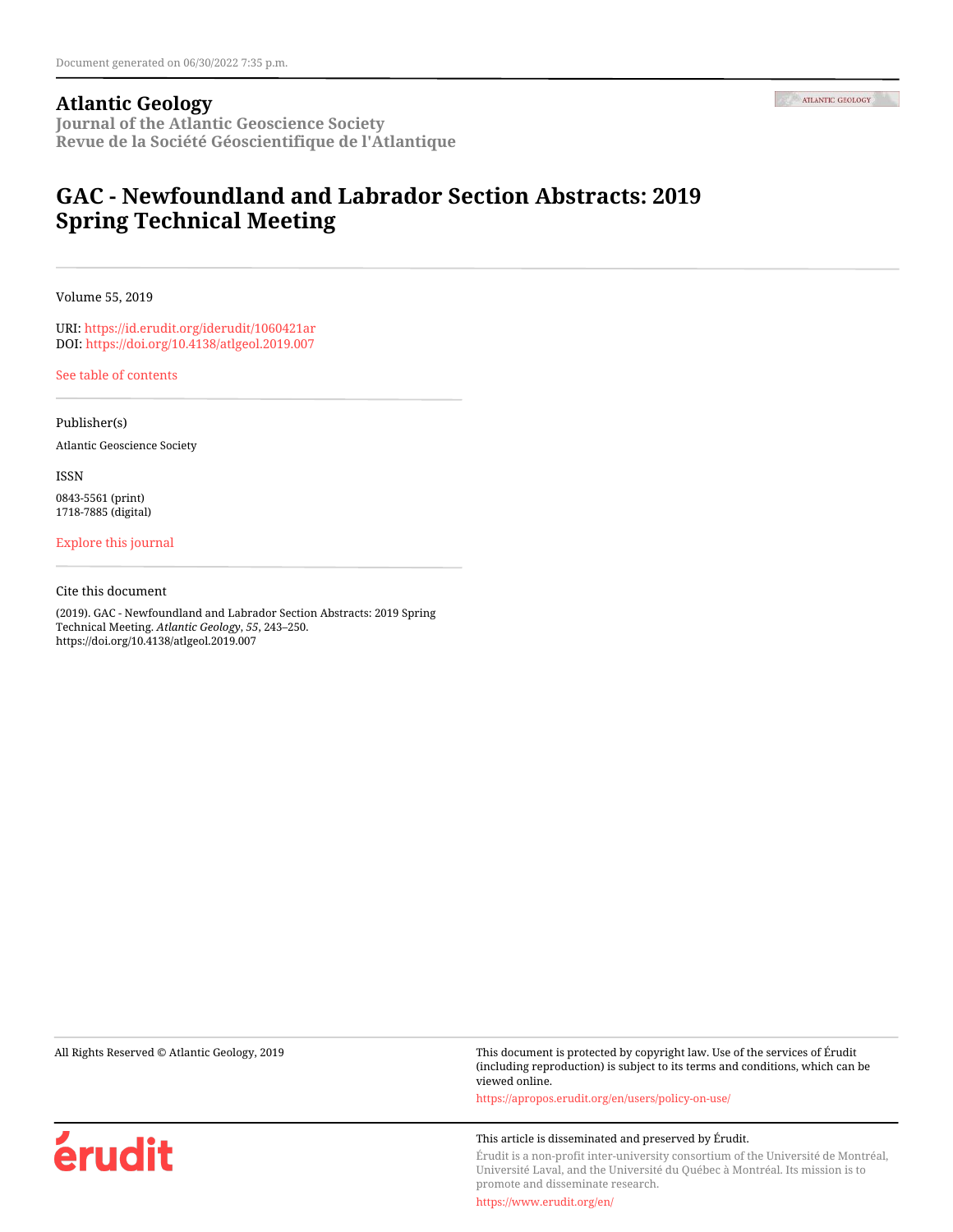# **Geological Association of Canada, Newfoundland and Labrador Section**

## **ABSTRACTS**

*2019 Spring Technical Meeting*

St. John's, Newfoundland and Labrador

The annual Spring Technical Meeting was held on February 18 and 19, 2019, in the Johnson GEO CENTRE on scenic Signal Hill in St. John's, Newfoundland and Labrador.

The meeting kicked-off Monday evening with a Public Lecture entitled "Meteors, Meteorites and Meteorwrongs of NL" by Garry Dymond from the Royal Astronomical Society of Canada. Tuesday featured oral presentations from students and professionals on a wide range of geoscience topics.

As always, this meeting was brought to participants by volunteer efforts and would not have been possible without the time and energy of the executive and other members of the section. We are also indebted to our partners in this venture, particularly the Alexander Murray Geology Club, the Johnson GEO CENTRE, Geological Association of Canada, Department of Earth Sciences (Memorial University of Newfoundland), and the Geological Survey of Newfoundland and Labrador, Department of Natural Resources. We are equally pleased to see the abstracts published in Atlantic Geology. Our thanks are extended to all of the speakers and the editorial staff of the journal.

> JAMES CONLIFFE AND ALEXANDER PEACE TECHNICAL PROGRAM CHAIRS GAC NEWFOUNDLAND AND LABRADOR SECTION

*doi: 10.4138/atlgeol.2019.007*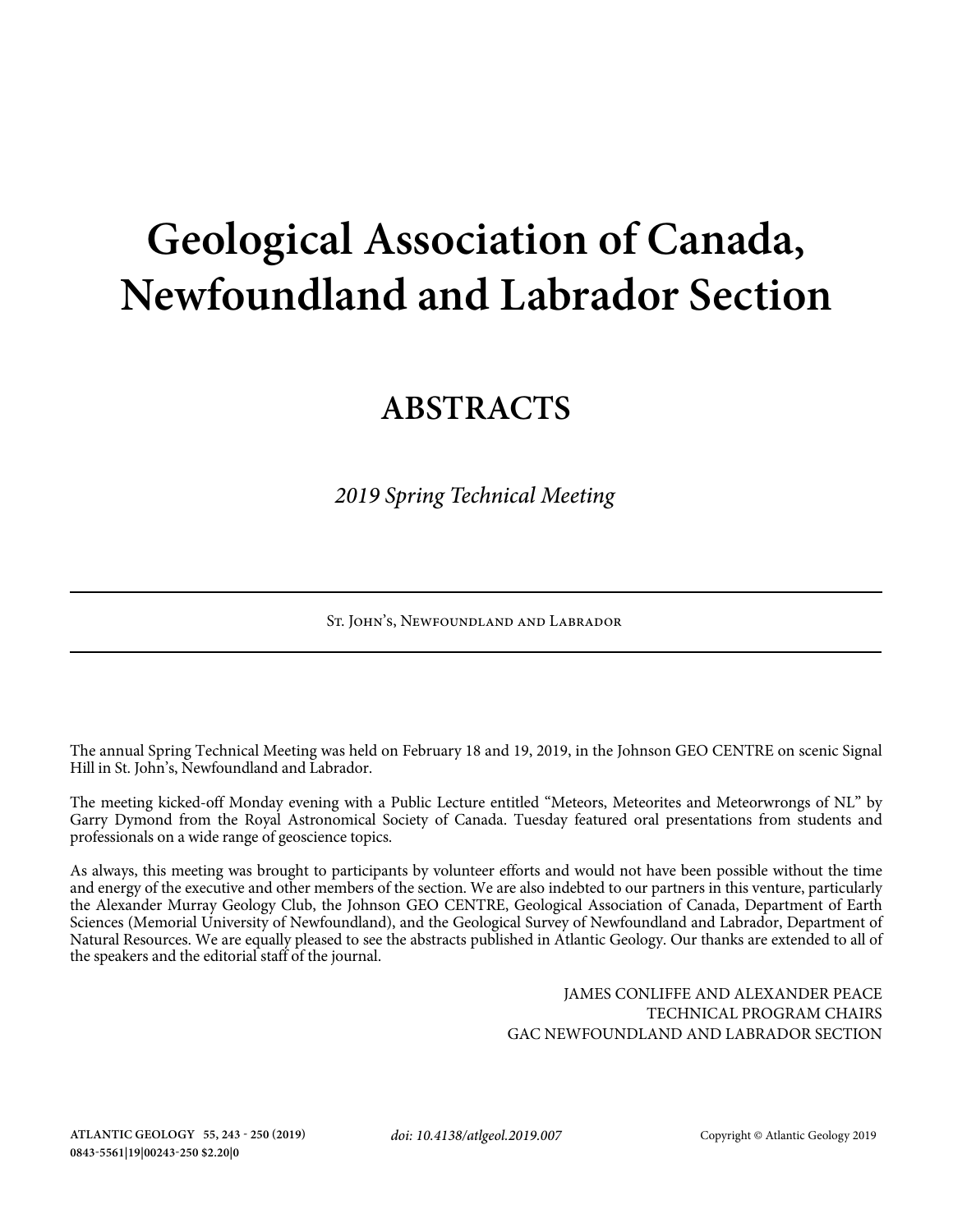#### **Automatic microearthquake locating using characteristic functions in a source scanning method**

Hilary Chang<sup>1</sup>, Alison Malcolm<sup>1</sup>, Frédérick Massin<sup>2</sup>, and Francesco Grigoli2

*1. Department of Earth Sciences, Memorial University of Newfoundland, St. John's, Newfoundland and Labrador A1B 3X5, Canada ¶ 2. ETH Zurich, Department of Earth Sciences, Zürich, Switzerland*

Microearthquake locating has broad application in monitoring volcanic activities or human-induced earthquakes. However, typically large amounts of data are involved and those data are quite noisy. Hence, an automatic procedure is needed that can accurately locate these microearthquake events. In this research, we tackle this problem by stacking Characteristic Functions (CFs) in the Source Scanning Algorithm (SSA). The CFs allow us to consider waveform characteristics such as amplitude and polarization in the locating problem; and the SSA allows us to search the solution space automatically with minimum computing effort. Furthermore, we use multiscaled CFs to accommodate earthquake signals within a wide frequency band. We successfully locate synthetic events generated at 6km using the SIL Network in Reykjane Peninsula, SW Iceland. The SIL Network has a geometry of around 60 x 30 km. We also locate 215 events recorded by the same network with very similar results (less than 5% outliers with 80% of the result within an error of 2.5 km, 0.1s) to the manual picking method. In conclusion, stacking CFs in SSA is a noise-robust automatic method to locate microearthquakes in a reginal scale. It also avoids the need of manual phase picking and reduces human intervention.

**Identifying past and present life at a terrestrial site of serpentinization: the Tablelands, western Newfoundland, Canada**

#### Melissa C. Cook and Penny L. Morrill

*Department of Earth Sciences, Memorial University of Newfoundland, St. John's, Newfoundland and Labrador A1B 3X5, Canada*

Serpentinization, the hydration of ultramafic minerals, is hypothesized to occur on Mars as well as other planetary bodies including Jupiter's moon Europa, and Saturn's moons Titan and Enceladus. Serpentinization also occurs in terrestrial settings in ophiolites that can be considered analogues for these less accessible sites. The Tablelands is an example of a terrestrial analogue. The serpentinization process results in the production of highly reducing, ultra-basic fluids that cause a characteristic travertine deposit when these fluids emerge. The fluids at sites of serpentinization are rich in methane and hydrogen gas. The methane can be produced biotically or abiotically; therefore, its detection alone is insufficient evidence to indicate the presence of life. Affinity calculations were performed to identify other likely biochemical reactions that could be occurring at these sites to identify alternative products indicative of present life at active sites of serpentinization. The results from these predictive calculations indicated the oxidation of methane should be favoured at the Tablelands. This hypothesis was tested through a series of laboratory experiments using sediment and fluids containing native microbial communities from a spring at the Tablelands.

A microbial observatory was also created in 2017 by drilling three holes and inserting incubators into the subsurface. These incubators were left for a year to collect microbial communities that are representative of life in the subsurface. Extractions will be performed on these incubators to identify lipids that can be used to indicate the presence of life at these springs. Experiments will also be performed to better understand how these lipids degrade over time and how they are preserved. Together, these techniques will help identify biosignatures that could indicate present and past life at sites of serpentinization.

**A paleomagnetic study of ca. 580 Ma volcanic rocks near Grand Bank, Avalon Zone of Newfoundland, Canada, and implications for true polar wander in the Ediacaran**

Sarah Farrell and Joseph Hodych

*Department of Earth Sciences, Memorial University of Newfoundland, St. John's, Newfoundland and Labrador A1B 3X5, Canada*

Paleomagnetic studies suggest that Laurentia moved from the equator to the pole and then back again within ~60 Ma during the Ediacaran. Since plate tectonic speeds are not fast enough to allow this to happen, it has been hypothesized that inertial interchange true polar wander occurred, causing the Earth to tumble through 90° and then back again. To help test this hypothesis, this study provides new paleomagnetic data for ca. 580 Ma volcanic rocks of the Marystown Group collected near Grand Bank in the Avalon zone of Newfoundland. The volcanic rocks were studied with alternating field and thermal demagnetization which showed that remanence is carried mostly by magnetite rather than hematite. Seven sites provide stable remanence directions with mean tilt-corrected declination and inclination of 287° and 58° ( $\alpha_{95}$  = 13°). The corresponding paleolatitude is 39° -12/+16. A positive conglomerate test, using rhyolitic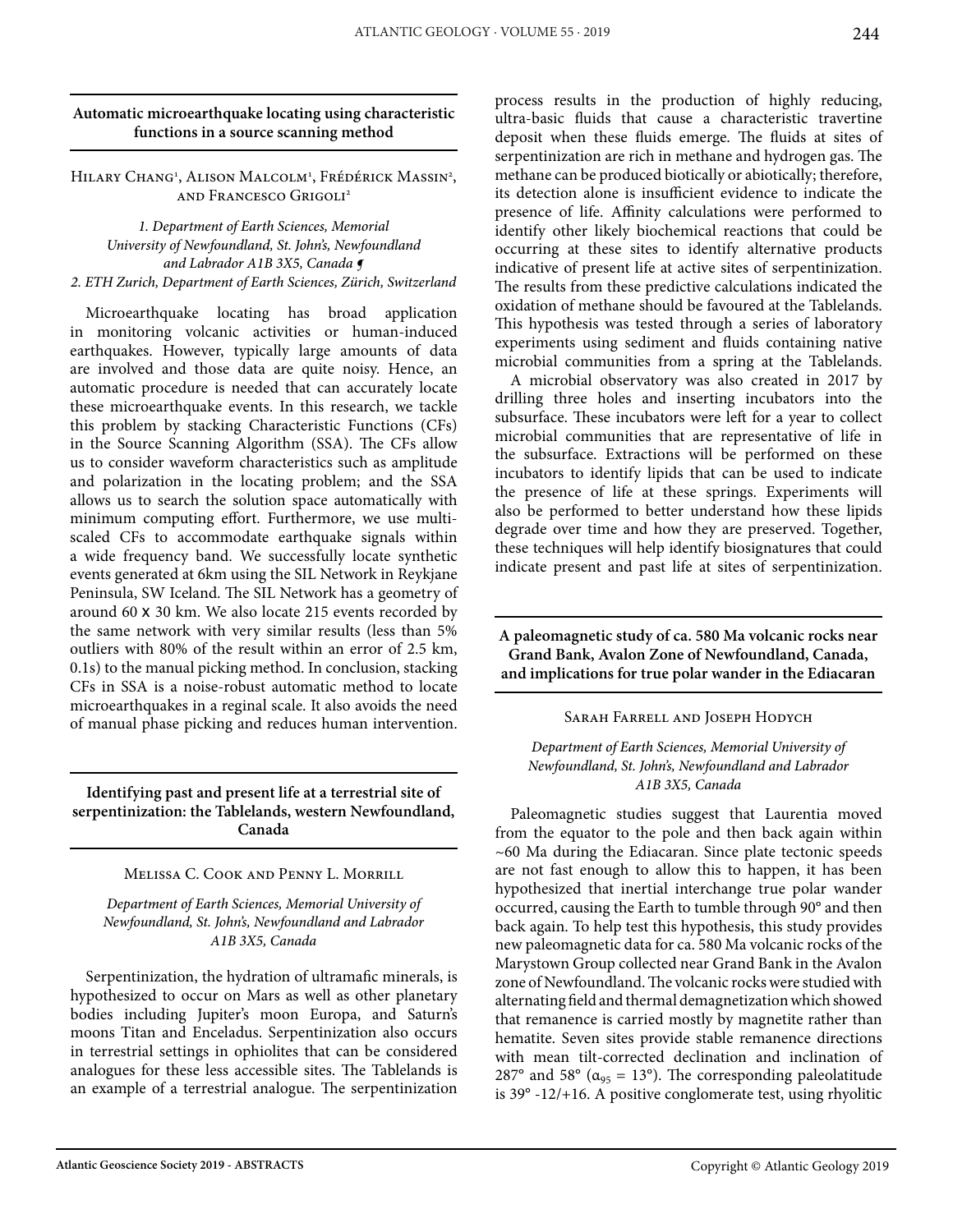crystal-lithic tuff clasts from an agglomerate, shows that the magnetite-bearing clasts carry primary remanence. Magnetic polarity reversals are present within the section. The Marystown Group results, along with other stable paleomagnetic data from Avalonia, suggest that Avalonia remained at mid- to low-latitudes during the mid-Ediacaran.

**Geophysically constrained microplate fragmentation model and microplate-controlled evolution of Mesozoic basins – rifted North Atlantic borderlands, offshore Newfoundland, Canada**

#### Brant D. Gaetz and J. Kim Welford

#### *MAGRiT (Memorial Applied Geophysics and Rift Tectonics) Research Group, Department of Earth Sciences, Memorial University of Newfoundland, St. John's, Newfoundland and Labrador A1B 3X5, Canada*

Borderlands of offshore Newfoundland comprise a deformed collage of fault bound crustal blocks, assembled during the formation of the Pangaean supercontinent and closure of the ancient oceans in the Mississippian. Reactivation of these inherited terranes and structural fabrics occurred as the North Atlantic Ocean opened. At least three rift phases increased basin accommodation and are recorded by tectonostratigraphic sequences within the offshore Mesozoic basins. An intact tectonostratigraphic rift package will display: (1) A basal rift onset unconformity (ROU) under syn-tectonic units that thicken into fault zones; (2) Post-extension thermal subsidence dominated by back-stepping units; and lastly (3) Waning post-rift basin deepening deposits often associated with capping carbonate marker units e.g., Petrel, Marker-A, Rankin, Iroquois. These rifting phases were driven by global plate motions which include: (1) Late Triassic to Early Jurassic divergent motion between Africa and North America; (2) Middle Jurassic divergent motion between Newfoundland and Iberia; (3) Late Jurassic to Early Cretaceous oblique rifting of Newfoundland away from Baltica (including Ireland); and (4) Early Cretaceous to Late Cretaceous extension associated with the opening of the Labrador Sea and Baffin Bay and the separation of Greenland from North America.

Recent articles on dynamic plate modelling have made use of the open source plate tectonic modeling environment GPlates and led to interest in development of an updated 4-D dynamic microplate model. This project intends to deliver a dynamic tectonic model able to simulate the crustal block kinematics, and deformation patterns along the continental borderlands of offshore Newfoundland. The completed model will be geophysically constrained while infinitely expandable, improving our visualizations of the

distribution and control of crustal blocks on the evolution of sedimentary basins. The preliminary results show an increased understanding of crustal block fragmentation is important in understanding stress/strain partitioning, basin evolution, and tectonostratigraphy along deformable continental margins, including Newfoundland and its conjugates.

#### **Geologizing the East Coast Trail: Could it be a candidate for a "classic rock tour"?**

#### Andrew Kerr

#### *Department of Earth Sciences, Memorial University of Newfoundland, St. John's, Newfoundland and Labrador A1B 3X5, Canada*

In 2018, Geoscience Canada initiated a new series of thematic articles entitled Classic Rock Tours. The idea is to combine technical and historical context for wellknown and geologically informative areas with practical advice that facilitates independent visits. We see such articles as educationally valuable, but also as a service to those who seek simply to combine recreation with some learning. The series commenced with an article about James Hutton's unconformity at Siccar Point in Scotland, and we hope soon to publish an article about hiking through the remarkable stratigraphic sequence of the Grand Canyon in Arizona. We are seeking ideas for future articles, but it is important to go beyond mere ideas, and actually complete such papers for submission to the journal. Ideas are the easiest part of the process!

Newfoundland's East Coast Trail, established through many years of hard work and volunteer effort, has become an important attraction for locals and visitors alike. It currently starts in the area near Bauline, Conception Bay, and extends around Cape St. Francis, right through the greater St. John's area, and then along the Atlantic coast to the area around Cappahayden. En route, it traverses late Precambrian (Cryogenian and Ediacaran) rocks of the Harbour Main, Conception, St. John's and Signal Hill groups, which collectively define the type area for the larger crustal province termed Avalonia. The trail also reveals much about glaciation, landscape evolution and modern coastal processes. There are few other places where such striking geological features conveniently coexist with an urban centre, and can be experienced so easily from a highquality, accessible trail network. Since 2015, I have been trying intermittently to document interesting geological sites along several segments of the East Coast Trail, with an emphasis on the northeast Avalon. A short guidebook for a "Geohike" between the Flatrock area and Torbay, produced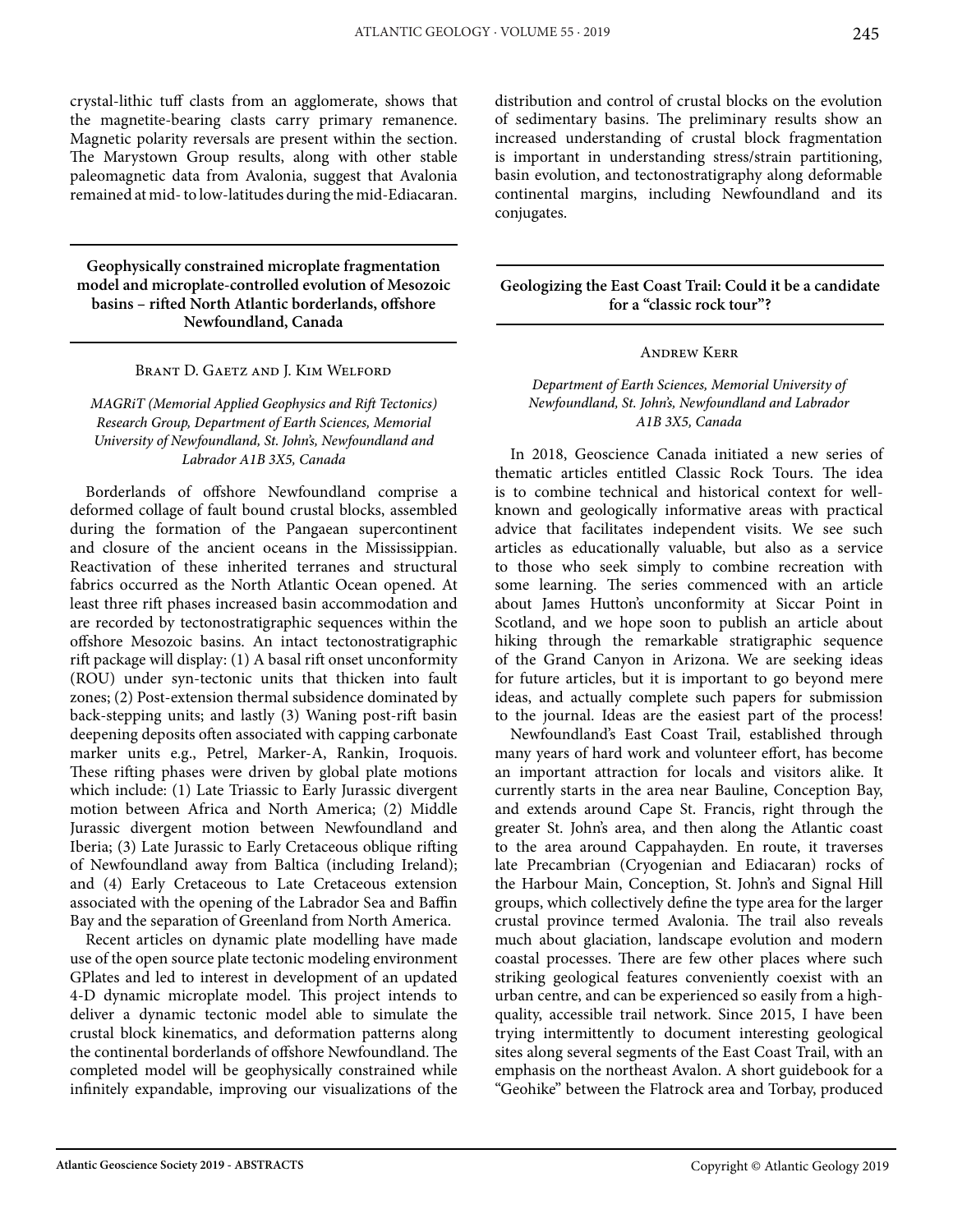by GAC Newfoundland, was an initial result from this work. This is probably one of the most interesting sections of the trail, but there is also great potential in the Cape St. Francis area, which has long been used by Memorial University for field-work training. The entire northern section of the East Coast Trail presents an ideal candidate for an article in the Classic Rock Tours series, and this is an obvious project for GAC Newfoundland and others to support. Four years ago, I might have seen it as something to try and pursue alone, but it is now very clear that completing it will require assistance from many others with greater knowledge of specific units and localities. Preparing such an account would not only be a contribution to GAC's scientific journal, but also a benefit for the Canadian and International geoscience communities.

**Investigating the role of Iberia and its interplay with the Newfoundland, Canada, and Irish offshore margins using plate reconstructions**

#### Michael King and J. Kim Welford

*Department of Earth Sciences, Memorial University of Newfoundland, St. John's, Newfoundland and Labrador A1B 3X5, Canada*

The tectonic evolution of the southern North Atlantic Ocean is a subject of increasing interest due to its continental margins playing host to several world-class frontier regions for oil and gas exploration. The Newfoundland-Iberia conjugate margin pair serves as one of the best studied non-volcanic rifted conjugate margin pairs in the world and is a topic of constant scientific debate due to its complex plate kinematic history and geological evolution. Recent adaptability of the GPlates freely available plate tectonic reconstruction software provides an excellent tool for gaining insight on complex geological problems. The ability to account for regions of deformation, integration of various geological and geophysical datasets, and the ability to calculate temporal variations in crustal thickness, strain rates, and velocity vectors provide an optimal environment for solving crustal-scale geological and geophysical problems. Several uncertainties remain regarding the plate kinematic history of Mesozoic Iberia, such as its position and orientation at the Triassic-Jurassic boundary and its Cretaceous displacement and rotation prior to the Pyrenean orogeny. The aim of this research is to investigate the role of Iberia during the formation of the southern North Atlantic and its interplay with the Newfoundland and Irish offshore margins using deformable plate tectonic reconstructions. The aim of this approach will be to divide various regions of Iberia into smaller continental fragments where appropriate and accounting for deformation within these regions. These

deformable plate models will be integrated with potential field datasets and various geological datasets such as the orientation of Triassic structures and dykes originating from the Central Atlantic magmatic province (CAMP). The need for more complicated plate tectonic models of Mesozoic Iberia using detailed geological and geophysical constraints is necessary for satisfying geological observations in the Pyrenees and the role of Iberia during the breakup of the Pangean supercontinent and preceding oceanic sea-floor spreading.

#### **Potential for porphyry- and epithermal-style precious metal deposits in the Mira terrane of Cape Breton Island, Nova Scotia, Canada**

Graham D. Layne<sup>1</sup>, Sandra M. Barr<sup>2</sup> and Chris E. White3

*1. Department of Earth Sciences, Memorial University of Newfoundland, St. John's, Newfoundland and Labrador A1B 3X5, Canada ¶ 2. Department of Earth and Environmental Science, Acadia University, Wolfville, Nova Scotia B4P 2R6, Canada ¶ 3. Nova Scotia Department of Energy and Mines, Halifax, Nova Scotia B3J 2T9, Canada*

Numerous features indicate significant potential for precious metal deposits in the Mira terrane of southern Cape Breton Island, in particular, those in the broad class of epithermal Au(-Ag) and porphyry Cu(-Mo-Au) deposits. The Mira terrane is closely analogous to the Avalon zone of Newfoundland, which is experiencing increased exploration activity focused on these deposit styles, including extremely active exploration on the Burin Peninsula – notably at Big Easy (Cartier Iron) and Heritage (Puddle Pond Resources). Farther to the southwest, rocks of Avalon zone age host the Hope Brook Mine, the richest producing Au deposit in the late Neoproterozoic of North America to date. In the Newfoundland Avalon zone, metallogeny is clearly related to specific episodes of granitoid plutonism (at ca. 620 Ma, ca. 575–580 Ma and ca 565 Ma), and contemporaneous episodes of similar plutonism and associated volcanism are recognized in the Mira terrane (Coxheath Hills-East Bay Hills-Sporting Mountain belts, and Fourchu and Main-à-Dieu groups in the Coastal belt). Some workers have also made the analogy with more modern Andean or Cordilleran terranes with respect to the evolution of the broader Avalon terrane (Avalonia), an environment considered auspicious for these styles of deposit.

The Mira terrane hosts the former Coxheath Mine, a Cu-Au porphyry deposit within the ca. 620 Ma Coxheath Hills Pluton. This indicates strong potential for additional porphyry-style and related epithermal-type deposits,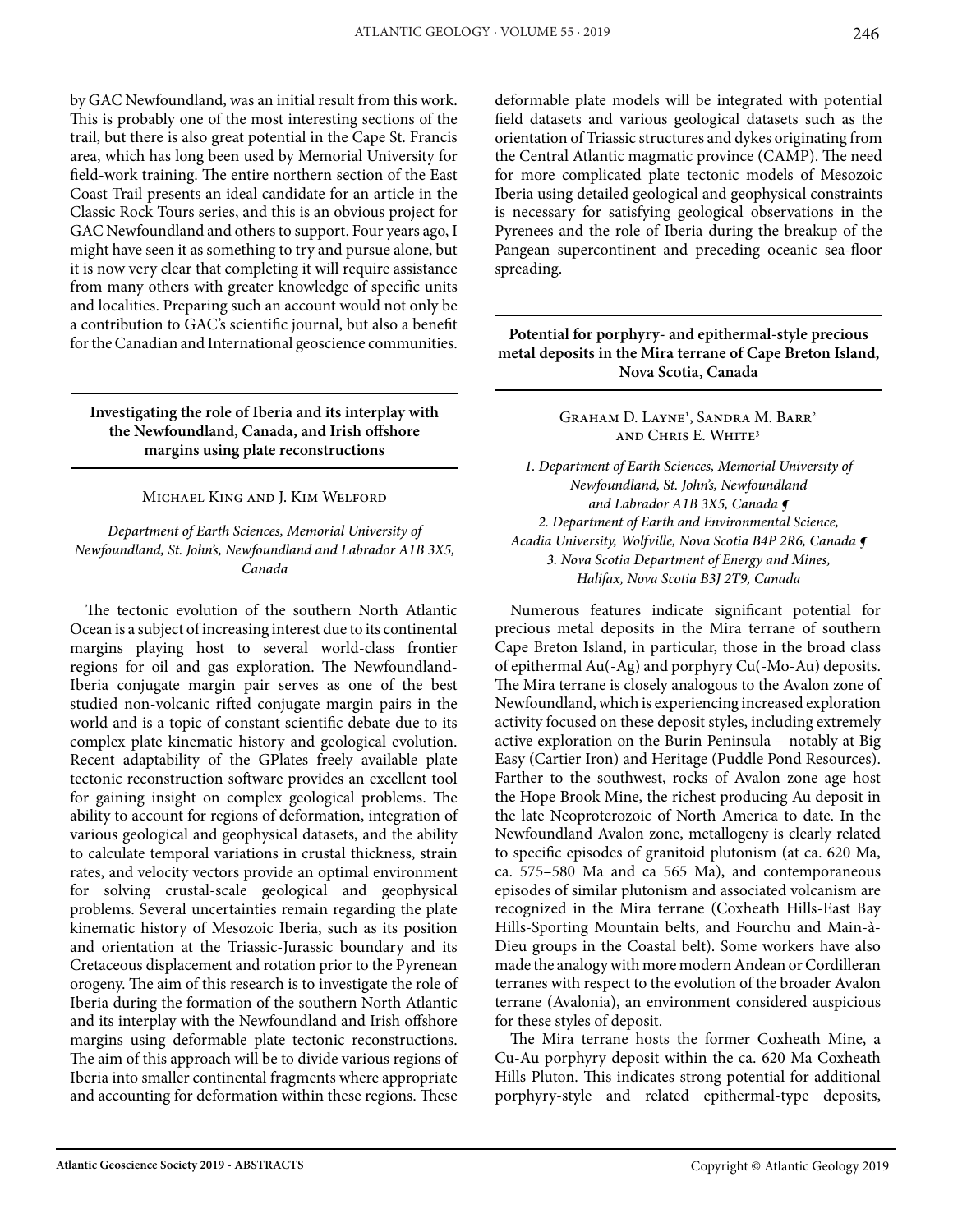although affiliated epithermal-type Au-Ag deposits have remained unrecognized in the broader Coxheath Hills-East Bay Hills-Sporting Mountain belts to date. However, both low- and high-sulfidation epithermal-style deposits can be cryptic. For example, some styles of low-sulfidation veins (e.g., low vein density peripheral occurrences) can go unrecognized as such during prospection, and highsulfidation systems can have substantial volumes of relatively Au-barren alteration surrounding a smaller auriferous core.

**early Avalonian arc paleogeography: preliminary paleomagnetism and <sup>40</sup>Ar/<sup>39</sup>Ar geochronology of neoproterozoic units, Burin Peninsula, newfoundland, canada**

P.J.A. McCausland<sup>1</sup>, J.B. Murphy<sup>2</sup>, S.A. Pisarevsky<sup>3</sup>, C.M. Hall<sup>4</sup> R.L. Flemming<sup>1</sup> and S.J. O'Brien<sup>5</sup>

*1. Western Paleomagnetic and Petrophysical Laboratory, Department of Earth Sciences, University of Western Ontario, London, Ontario N6A 5B7, Canada ¶* 

*2. Department of Earth Sciences, St. Francis Xavier University, Antigonish, Nova Scotia B2G 2W5, Canada ¶* 

*3. School of Earth and Planetary Sciences (EPS), Curtin University, Perth WA6845, Australia ¶* 

*4. Department of Earth and Environmental Sciences, University of Michigan, Ann Arbor, Michigan 48109, USA ¶* 

*5. Geological Survey, Newfoundland and Labrador Department of Natural Resources, St. John's, Newfoundland and Labrador A1B 4J6, Canada*

We report a reconnaissance paleomagnetic survey of volcanic and associated intrusive rocks of the Burin Group and overlying clastic strata, to compare with Ediacaran results from elsewhere in Avalonia (Avalon zone in Newfoundland) and interpret the paleogeography for the Avalonian arc. Previous work shows the Burin Group to have a juvenile, oceanic arc affinity, with ca. 760–766 Ma U–Pb zircon ages in two locations along the length of the Wandsworth gabbro. Reconnaissance paleomagnetic sampling of the gabbro, along with pillowed basalt and mafic dykes in twelve sites yields stable remanence in nine. At Epworth, moderately SW-dipping mafic dykes of unknown age show a positive backed contact test with respect to the 764 Ma gabbro host, with the simplest tilt correction to dyke vertical making their primary remanence SE and upwards-directed, implying a 27 degree paleolatitude that is similar to the low paleolatitude previously found for the ca. 575 Ma Marystown Group. The host Wandsworth gabbro carries steep down directions that likely predate the dyke emplacement, possibly representing a high paleolatitude for Avalonia in the mid-Neoproterozoic. At Burin, pillow basalts and interbedded SW-dipping marine strata are cut by numerous moderately NW-dipping dykes. The basalts and dykes at Burin record NW steep down in situ directions that are retained at high coercivities and unblocking temperatures, becoming W and moderately down after structural tilt correction. One dyke yielded hornblende single crystal separates that are confirmed to be free of alteration by in situ micro X-ray diffraction. Two hornblende separates provide precise step fusion <sup>40</sup>Ar/<sup>39</sup>Ar plateau ages of 608.1  $\pm$  1.7 and 605.4  $\pm$  1.2 Ma, indicating that the Burin dykes are similar in age to the Connecting Point Group and the Bull Arm Formation in the Isthmus of Avalon. If remanence in these ca. 607 Ma Burin dykes is primary, then their tilt-corrected result, which is similar to younger Ediacaran directions on the Burin Peninsula, implies that Avalonia resided at low- to mid-paleolatitudes at ages bracketing the 580 Ma Gaskiers glaciation. Previously published paleomagnetic results from the Bull Arm Formation are now known to be of 592 Ma age at their Bonavista Peninsula locality (Plate Cove volcanic belt), further implying that Avalonia remained at low- to mid-paleolatitudes through the mid Ediacaran. In global paleogeography, these results collectively are consistent with Avalonia having been associated with either the Amazonia portion of West Gondwana, or the Timanian-north Urals margin of Baltica during the early to mid Ediacaran.

#### **Late Neoproterozoic magmatism of northwestern Avalonia, Newfoundland, Canada: Love Cove Group vs. Bull Arm Formation**

Andrea Mills<sup>1</sup>, Greg Dunning<sup>2</sup>, and Hamish SANDEMAN<sup>1</sup>

*1. Geological Survey, Newfoundland and Labrador Department of Natural Resources, St. John's, Newfoundland and Labrador A1B 4J6, Canada ¶ 2. Department of Earth Sciences, Memorial University of Newfoundland, St. John's, Newfoundland and Labrador A1B 3X5, Canada*

The Love Cove Group (LCG), originally Love Cove schists, comprises greenschist-facies, calc-alkaline to tholeiitic, (continental) volcanic arc rocks that are commonly strongly foliated and lineated. A previous age constraint of ca. 620 Ma for LCG is consistent with previous and more recent geochronological constraints on the adjacent and overlying, flysch-dominated Connecting Point Group (CPG). Previous geochronology yielded ca. 610 Ma for a 3-m-thick tuff situated 10-m above a regionally extensive olistostrome that occurs near the stratigraphic middle of the CPG. In the Sweet Bay area, the top of the CPG occurs above a ca. 605 Ma shallow marine tuff and below the unconformably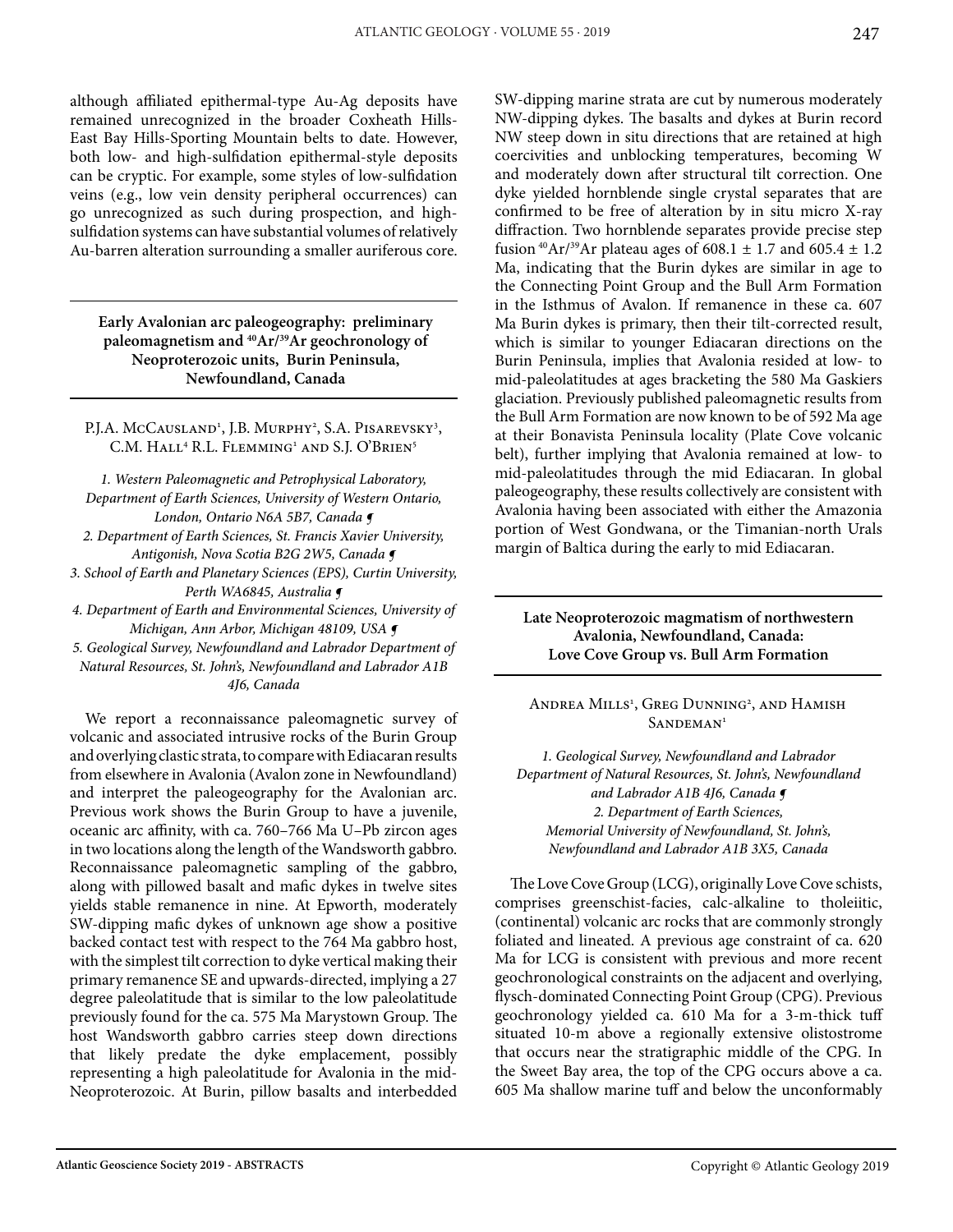overlying ca. 600 Ma molasse of the terrestrial-to-marine, terminal Neoproterozoic Musgravetown Group (MG). However, a previous unpublished age of ca. 589 Ma for the LCG at its type locality conflicts with existing stratigraphic nomenclature, being younger than the base of the MG at Sweet Bay and also younger than the ca. 605 Ma banded rhyolite of the Bull Arm Formation (lower MG) near its type locality (Isthmus of Avalon). The tuff dated at the LCG type locality is similar in age to ca. 592–591 Ma intermediate tuffs from Bull Arm Formation (BAF) rocks of the Plate Cove volcanic belt on Bonavista Peninsula. A previous age of ca. 570 Ma (now refined to 569 Ma) for banded rhyolite formerly assigned to BAF and then to the overlying Rocky Harbour Formation is the youngest Neoproterozoic volcanic unit dated in northwestern Avalon Terrane in Newfoundland, demonstrating a protracted (and perhaps episodic) history of magmatism. Lithogeochemical investigations elucidate a tectonomagmatic setting that shifts from arc-dominated, subduction-related magmatism to an extensional or transtensional regime that was likely established prior to 569 Ma. The combined geochronological and lithogeochemical data do not support the simplistic NNE-trending, faultbound stratigraphy that dominates the map pattern in the northwestern Avalon zone in Newfoundland.

**Public reporting of reserves/resources in the Newfoundland and Labrador offshore, Canada**

#### JEFF O'KEEFE

#### *Canada-Newfoundland and Labrador Offshore Petroleum Board, St. John's, Newfoundland and Labrador A1C 6H6, Canada*

Public disclosures regarding natural resources are an important part of the C-NLOPB's mandate on communicating about what is happening in the development of the Newfoundland and Labrador offshore. Board's staff of professional engineers and geoscientists bring evidence and expertise to provide society with resource reports and estimates (e.g., characteristics, geometry, quantity and quality) that are then publically disclosed. As a regulator in the Newfoundland and Labrador offshore, the C-NLOPB represents the public interest in the stewardship of petroleum resources and strives to provide a stable, efficient and impartial regulatory regime for operators who invest in the development of these resources. The Resource Management department of the C-NLOPB is tasked with those objectives as well as communication to the industry, governments and the public that work. This presentation looked at how the Resource Management at the C-NLOPB fulfills its mandate and reports to the public with some examples of public reporting.

#### **Pb isotopes signatures from melt inclusions, host rock, and mineralization in the El Laco magnetite-apatite deposit, Chile**

Dorota K. Pietruszka<sup>1</sup>, John M. Hanchar<sup>1</sup>, Fernando Tornos<sup>2</sup>, Martin J. Whitehouse<sup>3</sup>

*1. Department of Earth Sciences, Memorial University of Newfoundland, St. John's, Newfoundland and Labrador A1B 3X5, Canada ¶ 2. Instituto de Geociencias (CSIC-UCM) – Severo Ochoa 7, 28040 Madrid, Spain ¶ 3. Department of Geosciences, Swedish Museum of Natural History, SE-104 05 Stockholm, Sweden*

El Laco is the most pristine example of magnetite-apatite (so-called Kiruna type, or Iron Oxide Apatite) deposits worldwide. The ore body is located on the flanks of the 2 Ma El Laco Volcanic Complex, which is a part of the Pliocene-Pleistocene volcanic arc in northern Chile. Previous studies of the El Laco ore body describe immiscible melt inclusions preserved in plagioclase and clinopyroxene phenocrysts in the andesite hosting the iron mineralization. The immiscible melt inclusions document the presence of unmixed Fe-rich and Si-rich melts in the system. To investigate the relationship between immiscible melt inclusions, iron mineralization and the andesitic host rocks, Pb isotope concentrations were determined in situ in melt inclusions, in plagioclase and clinopyroxene phenocrysts by secondary ion mass spectrometry, and from whole rock analyses of the magnetite-apatite ore body and the andesite hosting melt inclusions by isotope dilution thermal ionization mass spectrometry. The results plotted on Pb evolution diagrams show that melt inclusions and phenocrysts samples are dispersed between the mantle and upper crust reference lines, indicating that the source magma was heterogenous and likely contaminated by interacting with the crust during its ascent. Iron mineralization and host rock samples have different 206Pb/204Pb ratios (e.g., 18.22–18.47 and 18.80–18.96 respectively) suggesting that they did not originate from a similar source, or that iron mineralization lost radiogenic lead during its formation. The host rock Pb concentrations occupy a limited field which is located in the middle of the melt inclusions and phenocrysts field, implying that the whole rock Pb data are averages of the Pb isotopes derived from the in situ analyses.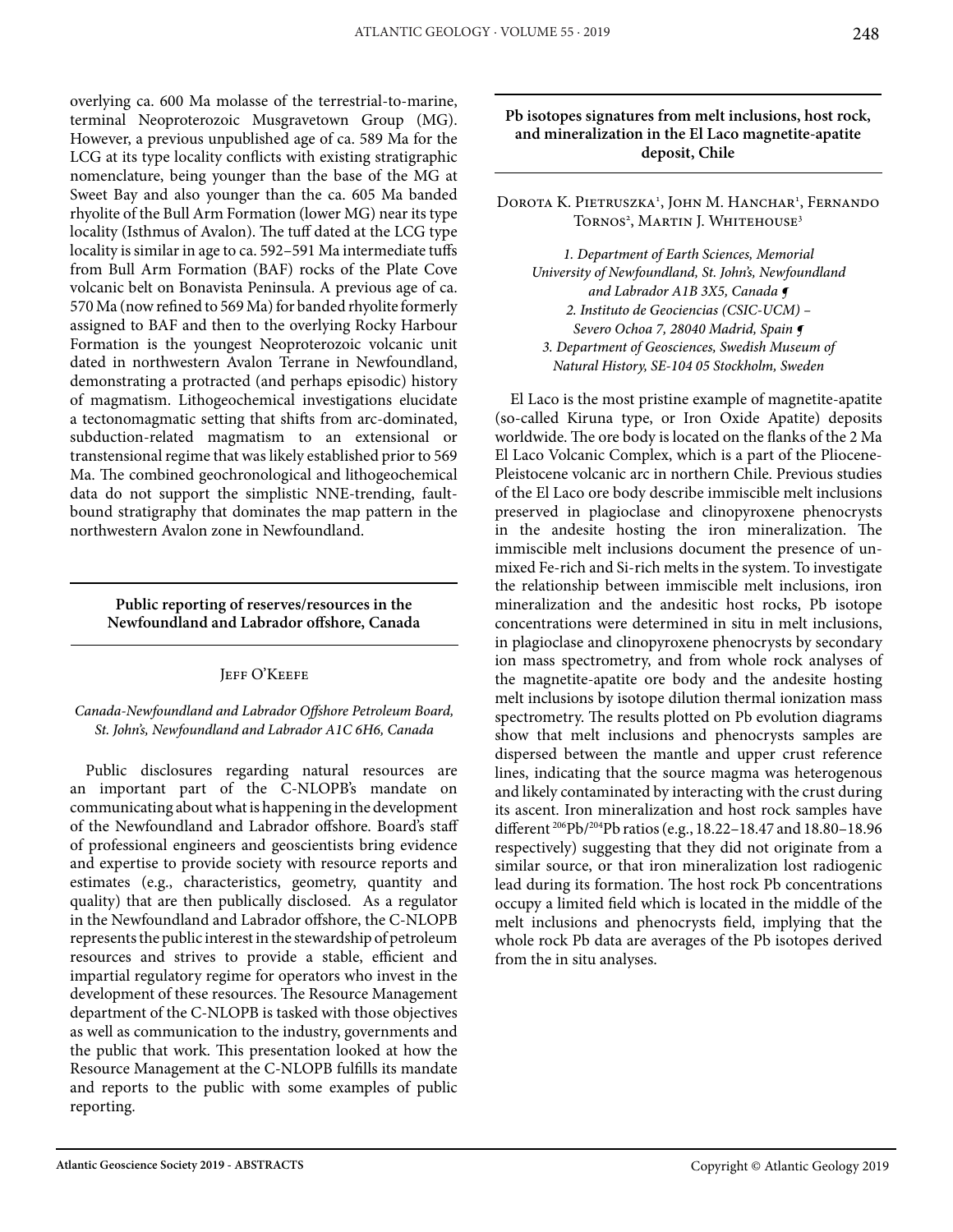#### **Epigenetic, structurally-controlled polymetallic (Cu-Ag ± Pb ± Au ± Zn) mineralization at the Bridal Veil and associated showings, Gander Lake Subzone, northeastern Newfoundland, Canada**

Hamish Sandeman<sup>1</sup> and Cameron Peddle<sup>2</sup>

*1. Geological Survey, Newfoundland and Labrador Department of Natural Resources, St. John's, Newfoundland and Labrador A1B 4J6, Canada ¶ 2. Department of Earth and Atmospheric Sciences, University of Alberta, Edmonton, Alberta T6G 2R3, Canada*

The Bridal Veil and associated showings immediately north of Gander Lake in the Gander Lake subzone (NTS 2D/15) are hosted by chlorite- to biotite-grade psammite, less common semipelite and rare pelite of the Jonathon's Pond Formation (JPF), Gander Group. Compositional layering dips shallowly to the west-northwest and is parallel to a composite, regional  $S_{1-2}$  transposition foliation. The JPF hosts  $S_0-S_1-S_2$  - parallel, fine-grained metadiabase sills/dykes now consisting of chlorite-albite-actinolite-magnetite schist. Mineralized zones are ≤5 m thick, intensely quartz-veined and silicified topographic ridges occurring in northwestdipping, subparallel psammite horizons separated by ~900 m across strike. Preferential silicification of psammite was coincident with at least three generations of quartz veins; the first set pre- and the second two syn- to post- $D_3$  regional deformation. Narrow ( $\leq$ 5 cm) remnant muscovite  $\pm$  biotite semipelite horizons in altered psammite contain sinuous, mm-scale septae of chalcopyrite  $\pm$  galena  $\pm$  sphalerite in quartz, minor chlorite, albite and sericite. Chalcopyrite is variably altered to goethite. Samples of the silicified zones have variable anomalous metal concentrations, with up to 8.9% Cu, 19.5 % Pb, 218 ppm Ag and 723 ppb Au, and weakly anomalous Bi, Sb, Mo and Sn. The youngest, rectilinear, sulphide-poor quartz veins form conjugate riedel shears. These late veins are typically anomalous in the same metals as the psammite, but at lower concentrations. Collectively the three quartz vein generations were developed in a biotitegrade, NE-trending (065), steeply –dipping (86°) shear zone, likely of Acadian (Middle Devonian) age. The Bridal Veil showing represents a Cu-Ag  $\pm$  Pb  $\pm$  Au –bearing shear zone-hosted epigenetic mineralized zone with granitophile metal associations suggestive of a fluid contribution from an S-type igneous source.

**Marathon's Valentine Gold Camp: the largest gold deposit in eastern Canada with 2.7 million oz. gold (measured and indicated) and 1.5 million oz. gold (inferred)**

#### Phillip Walford and Sherry Dunsworth

*Marathon Gold Corporation, 10 King Street East, Suite 501, Toronto, Ontario M5C 1C3, Canada*

Marathon Gold Corporation's 100% owned Valentine Gold Camp hosts the largest gold deposit in Eastern Canada with a current global resource of 2 691 400 oz Au at 1.85 grams per tonne (measured and indicated) and 1 531 600 oz Au at 1.77 grams per tonne (inferred). The resource is contained in four near-surface, mainly pit-shell constrained gold deposits which are open along strike and to depth. The deposits, as well as numerous other gold showings within the property, occur proximal to a major deep crustal structure called the Valentine Lake Shear Zone, which juxtaposes Precambrian granitoids of the Valentine Lake Intrusive Suite against the Silurian Rogerson Lake conglomerate. The gold occurs in dominantly shallow-dipping, en-echelon stacked quartz-tourmaline-pyrite veins of variable thicknesses that intrude the Precambrian granitoids and to a lesser extend into the Silurian conglomerate.

The success of Marathon Gold in discovering new gold deposits and occurrences along an 18-kilometer strike length of the Valentine Lake Shear Zone, has sparked a rejuvenation of exploration by numerous other junior companies along this major structural feature which runs for over 400 km through the island of Newfoundland. Our understanding of the depositional model for these classic structurally controlled orogenic-style gold deposits hosted within a NE-SW striking greenstone belt, has led to Marathon Gold's repeated success in discovering new blind gold deposits and showings over the entire strike length of the Valentine Gold Camp. Detailed prospecting and trenching have contributed greatly to the exploration success while various geophysical and geochemical methods have had mixed success in identifying gold mineralization. Our revised PEA released in October, 2018, demonstrates an open-pit production profile of more than 225 000 oz. of gold per year over greater than a 12-year mine life. Ongoing exploration and infill drilling up to 1000 m depth continues at the Valentine Gold Camp as we focus on discovering new resources, increasing both Measured and Indicated as well as the Inferred resource categories as we advance the property towards a Pre-Feasibility Study.